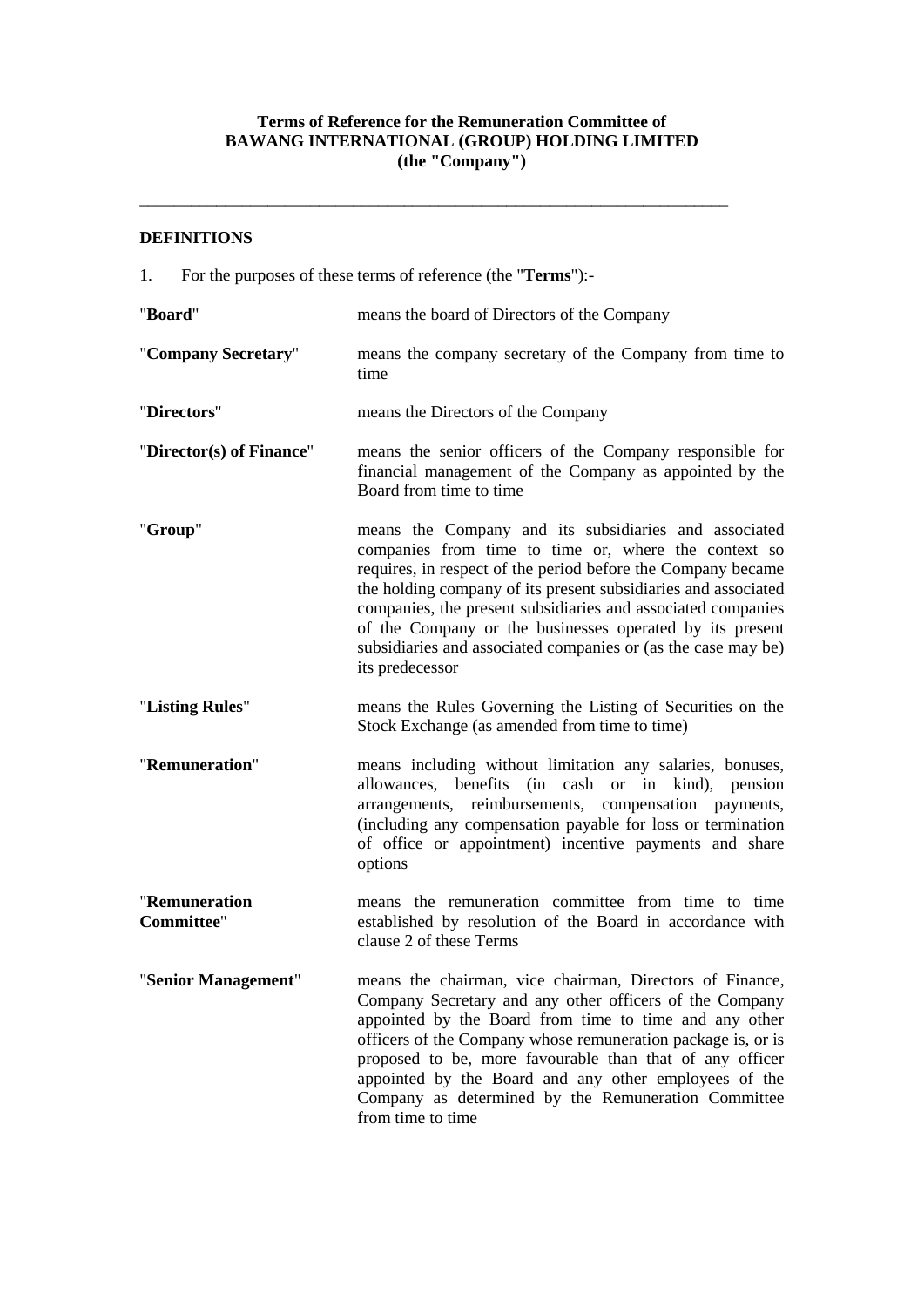| "Shareholders"   | means the shareholders of the Company         |
|------------------|-----------------------------------------------|
| "Stock Exchange" | means The Stock Exchange of Hong Kong Limited |

## **CONSTITUTION**

2. The Board hereby resolves to establish a committee of the Board to be known as the Remuneration Committee.

## **MEMBERSHIP**

- 3. The members of the Remuneration Committee shall be appointed by the Board from time to time from amongst the Directors of the Company and shall consist of not less than three members, a majority of whom should be independent non-executive Directors.
- 4. A quorum of the Remuneration Committee shall be two members.
- 5. The chairman of the Remuneration Committee shall be appointed by the Board and must be an independent non-executive Director.
- 6. Each member of the Remuneration Committee shall disclose to the Remuneration Committee the following:-
- (a) any and all financial interests (other than as Shareholder of the Company) in any Company matter under consideration by the Remuneration Committee; and
- (b) any potential conflict of interest arising from a cross-directorship or otherwise,

and the secretary of the Remuneration Committee meeting shall also ascertain, at the beginning of the meeting, the existence of any conflict of interest and minute them accordingly.

7. Any member with any personal financial interest in any Company matter under consideration by the Remuneration Committee or any potential conflict of interest howsoever arising, shall abstain from voting on resolutions of the Remuneration Committee in relation to which such interest or conflict of interest exists and from participating in the discussions concerning such resolutions and (if so required by the Board) shall resign from the Remuneration Committee.

#### **MEETINGS**

- 8. Unless otherwise specified hereunder, the provisions contained in the Company's Articles of Association (as amended from time to time) for regulating proceedings of Directors' meetings shall apply to the meetings of the Remuneration Committee.
- 9. Meetings of the Remuneration Committee shall be held at least annually.
- 10. The chairman of the Remuneration Committee shall convene a meeting upon request of any member of the Remuneration Committee.
- 11. A duly convened meeting of the Remuneration Committee at which a quorum is present shall be competent to exercise all or any of the authorities, powers and discretions vested in or exercisable by the Remuneration Committee.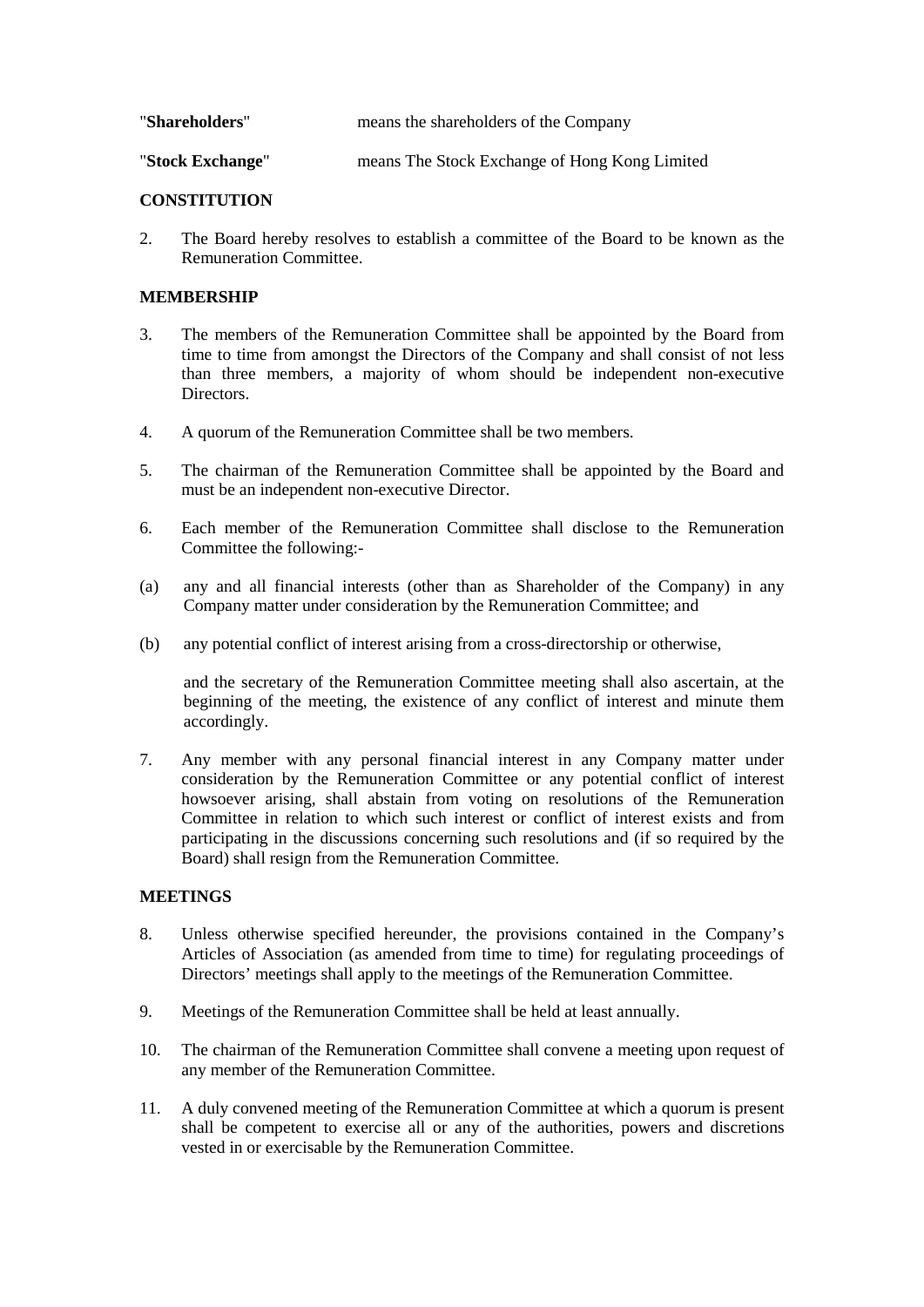- 12. Unless otherwise agreed by all the members of the Remuneration Committee, notice of at least 14 days shall be given for any meeting of the Remuneration Committee. Agenda and accompanying supporting papers shall be sent to all members of the Remuneration Committee and to other attendees as appropriate at least 3 days before the date of the meeting (or such other period as the members may agree).
- 13. Members of the Remuneration Committee may participate in any meeting of the Remuneration Committee by means of a conference telephone or other communications equipment through which all persons participating in the meeting can communicate with each other simultaneously and instantaneously and, for the purpose of counting a quorum, such participation shall constitute presence at a meeting as if those participating were present in person.
- 14. The Company Secretary shall be the secretary of the Remuneration Committee. The Company Secretary or, in his/her absence, his/her delegate(s) or any person elected by the members present at the meeting of the Remuneration Committee, shall attend the meeting of the Remuneration Committee and take minutes.

## **WRITTEN RESOLUTIONS**

15. Without prejudice to any requirement under the Listing Rules, written resolution may be passed and adopted by all members of the Remuneration Committee.

## **ANNUAL GENERAL MEETINGS**

16. The chairman of the Remuneration Committee shall attend the annual general meeting of the Company and respond to any questions posed therein on the matters of the Remuneration Committee.

#### **AUTHORITY**

- 17. The Remuneration Committee is authorised by the Board to discharge its duties within these Terms.
- 18. The Remuneration Committee is authorised by the Board to seek any remuneration information it requires from the Directors and/or Senior Management. Each of the Directors and/or Senior Management must cooperate with the Remuneration Committee.
- 19. The Remuneration Committee is authorised by the Board to obtain, at the expense of the Company, external independent professional advice and to invite the attendance of outsiders with relevant experience and expertise if and when it considers necessary.
- 20. The Remuneration Committee shall be provided with sufficient resources to perform its duties.
- 21. The Remuneration Committee is authorised by the Board to have responsibility for establishing the selection criteria, appointment and setting of the terms of reference for any external remuneration consultant retained to advise the Remuneration Committee.

#### **DUTIES**

22. The responsibilities and authorities of the Remuneration Committee shall include such responsibilities and authorities set out in the relevant code provisions of the Corporate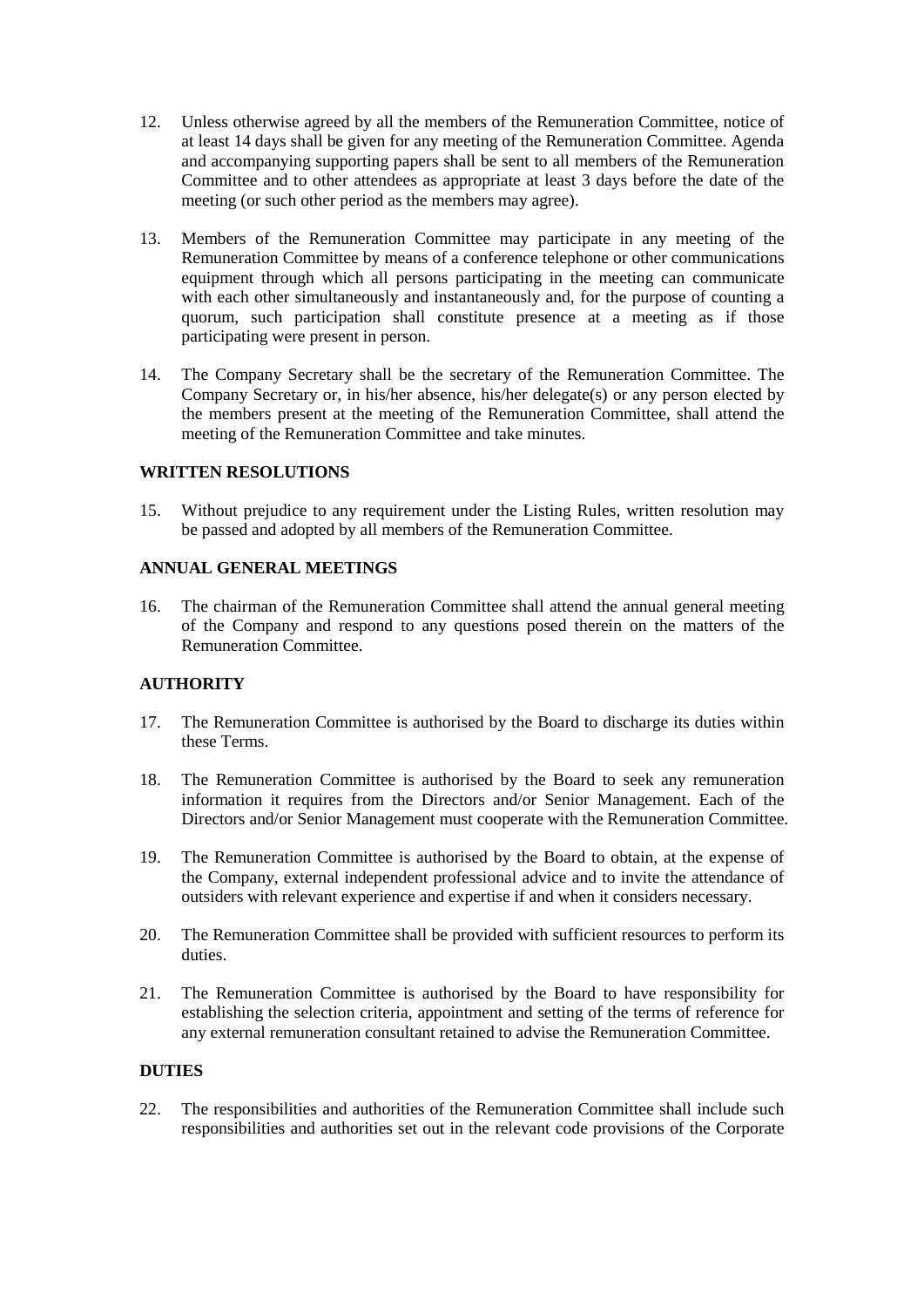Governance Code (the "**CG Code**") as contained in Appendix 14 of the Listing Rules (as amended from time to time), which shall include:-

- (a) making recommendations to the Board in respect of the Company's policy and structure for all Directors' and Senior Management's remuneration;
- (b) the establishment of formal and transparent procedures for the development of remuneration policy, and assessing performance of executive Directors and approving the terms of executive Directors' service contracts;
- (c) reviewing and approving the management's remuneration proposals with reference to the board's corporate goals and objectives;
- (d) acting as the counsel for the Board, being responsible for determining the specific remuneration packages of individual executive Directors and Senior Management (including benefits in kind, pension rights and compensation payments, including any compensation payable for loss or termination of their office or appointment), but the Board will retain the final right to approve the remuneration packages of the executive Directors and Senior Management;
- (e) making recommendations to the Board in respect of the remuneration of non-executive Directors:
- (f) considering salaries paid by comparable companies, time commitment and responsibilities and employment conditions elsewhere in the Group;
- (g) reviewing and approving compensation payable to executive Directors and Senior Management for any loss or termination of office or appointment to ensure it is consistent with relevant contractual terms and is otherwise fair and not excessive;
- (h) reviewing and approving compensation arrangements relating to dismissal or removal of Directors for misconduct to ensure they are consistent with relevant contractual terms and are otherwise reasonable and appropriate;
- (i) ensuring that no Director or any of his associates is involved in deciding his or his associates' remuneration;
- (j) advising the Shareholders with respect to any Directors' service contracts that require Shareholder approval under the Listing Rules;
- (k) reviewing the Group's policy on reimbursement of expenses for Directors and Senior Management;
- (l) review the terms of executive Directors' service contracts from time to time; and
- (m) advise the Board in relation to the preparation of the Board's remuneration report (if any) to Shareholders.
- 23. In carrying out its duties under these terms of reference, the Remuneration Committee should:
- (a) consult the chairman of the Board and/or the chief executive officer about its proposals relating to the remuneration of the executive Directors;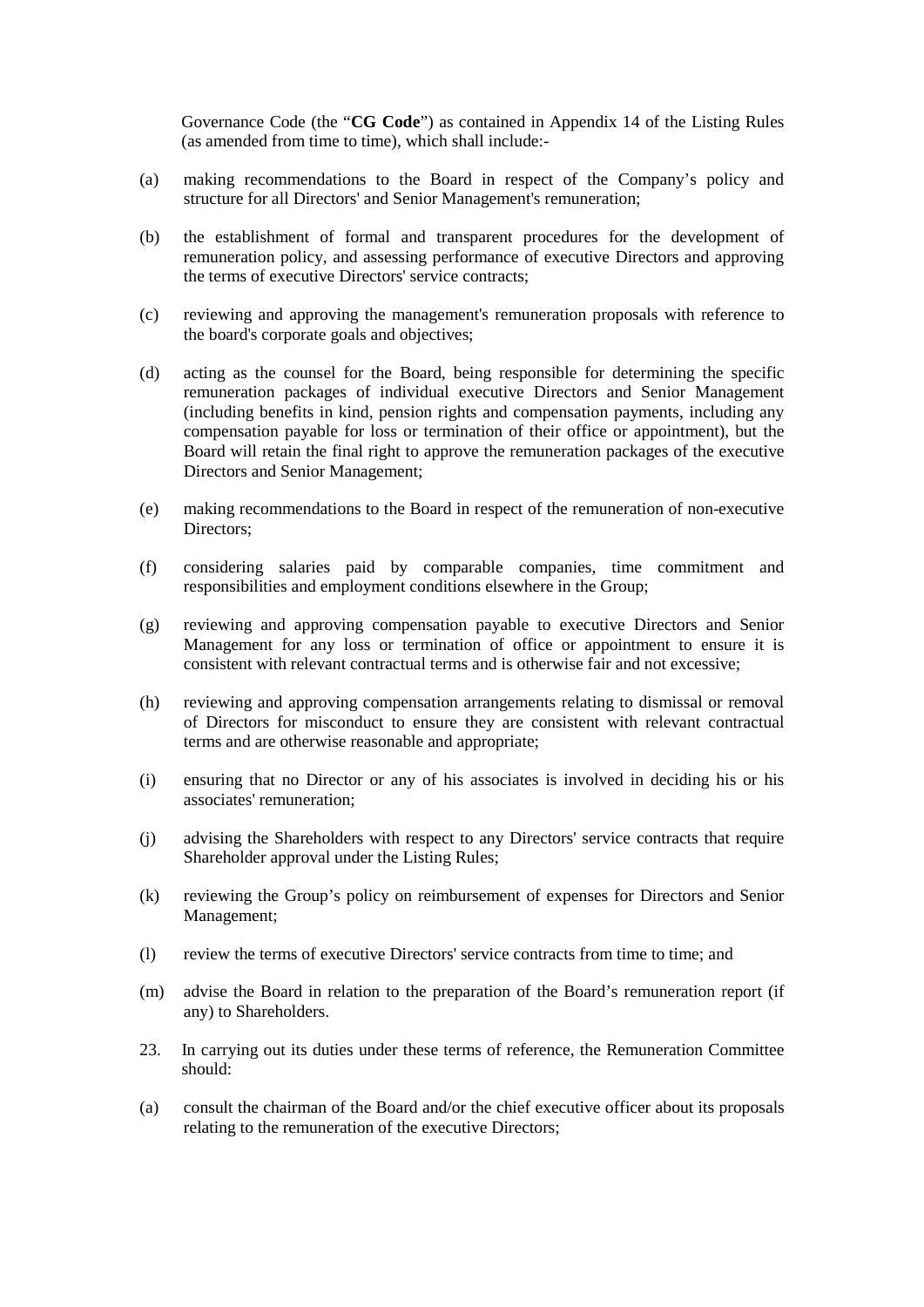- (b) provide remunerative packages to attract, retain and motivate suitable executive Directors without offering more than is necessary for this purpose;
- (c) judge the market position of the Group, being aware of market salaries and relative performance;
- (d) be aware of remunerative and employment conditions within the Group and in the market, in particular in determining salary adjustments; and
- (e) ensure that any share options offered by the Company to its Directors or Senior Management are in accordance with Chapter 17 of the Listing Rules.

#### **SHARE OPTION SCHEMES**

- 24. Without prejudice to the above, the Remuneration Committee shall:
- (a) operate the Company's share option schemes (if any) or other incentives schemes (if any);
- (b) make recommendations to the Shareholders of grants of options to Directors and/or Senior Management;
- (c) recommend to the Board the aggregate amount of any options to be granted to employees (with specific grants to individuals to remain at the discretion of the Board);
- (d) amend the terms of the Company's share option or other incentive schemes subject to the provisions of the schemes relating to amendment; and
- (e) liaise with the trustee of any share option scheme created by the Company for the benefit of employees, Senior Management or Directors.

#### **REPORTING**

- 25. The secretary of the Remuneration Committee meeting shall record in sufficient detail the matters considered by the Committee and decisions reached, including the names of those present and in attendance and any concerns raised by any member of the Remuneration Committee and/or dissenting views expressed.
- 26. Draft and final versions of minutes of Remuneration Committee meetings shall be sent to all Remuneration Committee members for their comment and records within a reasonable time after the meeting.
- 27. Minutes of the Remuneration Committee shall be kept by the Company Secretary and shall be available for inspection by any member of the Remuneration Committee or the Board at any reasonable time on reasonable notice.
- 28. The Remuneration Committee shall report back to the Board on their decisions or recommendations, unless there are legal or regulatory restrictions on their ability to do so (such as a restriction on disclosure due to regulatory requirements).
- 29. The Remuneration Committee shall make a statement in the annual report of the Company about its activities.